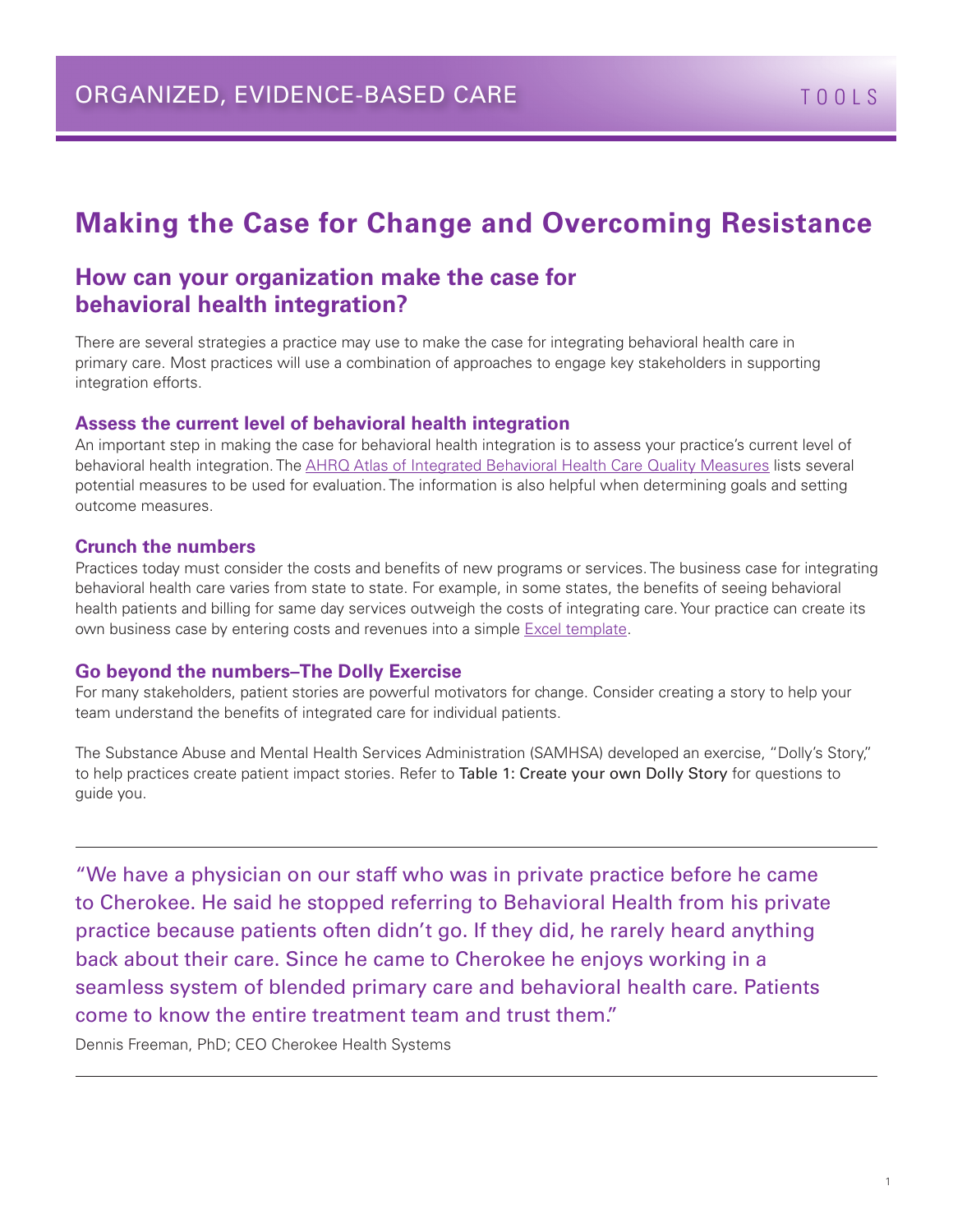**Table 1:** Create Your Own Dolly Story

#### Create Your Own Dolly Story

Providing integrated behavioral health services is about more than just the bottom line—it is also about improving the experience of care and improving the overall health of the population you serve. Use these tips to illustrate how using integrated care can impact your patients' experience.

- 1. Think of a patient with complex needs. Select someone your team has worked with who had behavioral health needs and other comorbidities, costlier care, and complex needs.
- 2. Put yourself in their shoes. How do you get to your appointments? Do you have a place to live? How do you get food? How do you fill/refill prescriptions? What are all the things that go wrong?
- 3. Map out all of these considerations in writing. Working with your team, create the full picture of how your "Dolly" gets the support she needs. How would "Dolly" experience integrated behavioral health services if she sought care in your practice?
- 4. Try to create the ideal pathway for support. In many cases, your Dolly map will look quite busy. How could you simplify and streamline this picture? Where can integrated behavioral and primary care make a difference?
- 5. Document the business case. How would streamlining your care also help your practice? Are there potential cost savings from an integrated approach? Or billable items you aren't currently accounting for?
- 6. Share your case with your team so that the practice, especially leadership, understands the potential value of an integrated care model. Turn your "Dolly" into a case study for communicating to your stakeholders—making the case for personal, quality improvement, and financial benefits.

Adapted from: ESolutions: Primary Care Learning Communities. SAMHSA-HRSA Center for Integrated Health Solutions. July 2013. Available [here](http://www.integration.samhsa.gov/about-us/esolutions-newsletter/jul). Accessed July 2014.

#### **Consider pitches to specific team members**

Tailoring arguments to different audiences will be helpful to engage your patients, staff, providers and policymakers to increase the chances of successful behavioral health implementation.

**Primary care providers (PCPs):** Identify areas of primary care provider need and address how integrated behavioral health care will help address these challenges. The case for this audience is often that integrating behavioral health will not result in more work, but will actually help them take better care of their patients and improve patient flow. This occurs because behavioral health providers can effectively 'share' some of the work and augment the PCP's care with skills and resources that help provide more comprehensive and effective care. Additionally, a measurement-based approach in which standard measures, such as the PHQ-2 or the PHQ-9 for depression severity, are used as part of an evidence-based integrated behavioral health care program, may be appealing to primary care providers who are used to tracking other health problems in a similar way (e.g., blood pressure). Consider using resources like "[Reasons PCPs Love Collaborative Care"](http://aims.uw.edu/resource-library/reasons-pcps-love-collaborative-care) to engage providers.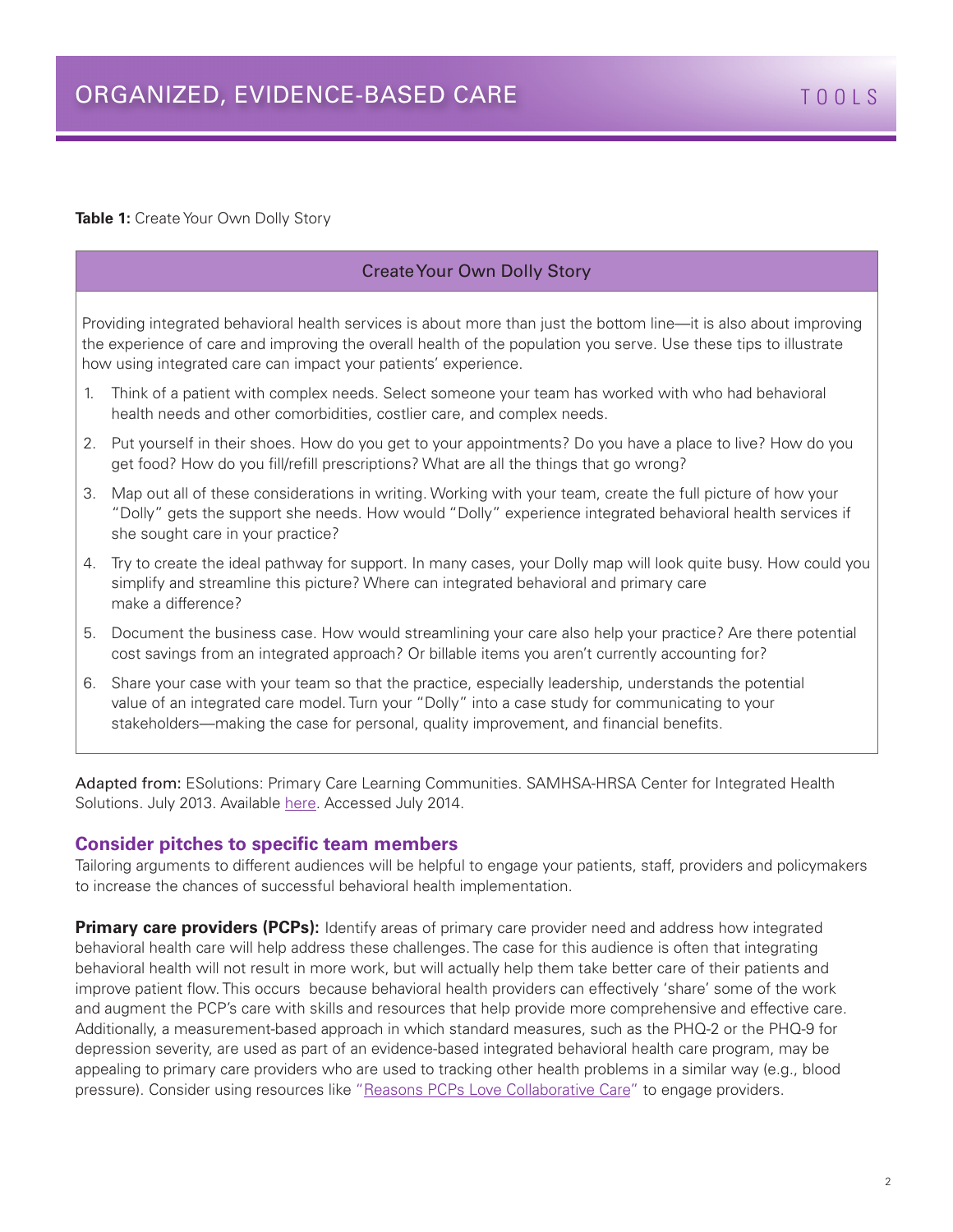**Mental/behavioral health providers:** The ability to provide effective care for patients who otherwise may not have access to care is one of the most important arguments to engage mental/behavioral health providers. Other arguments for integrated care that may resonate well with mental/behavioral health providers include: integrated approaches allow mental health providers to work in a setting where their skills are valued, allow them to work as a member of a team, and reduce isolation that occurs in private specialty practice.

**Leadership/Administration:** In general, the most important argument for administrators is the business case. Improved access to behavioral health care can create important new business opportunities, meet increasing regulatory and accreditation requirements for PCMHs, improve provider satisfaction, and reduce provider turnover. It can also create new sources of revenue. Arguments should include data and underscore how non-fee for service activities can still add value to the organization.

**Staff members:** Engage all the staff in understanding the goals of integrating behavioral health care. It is important to make sure all staff understand the goals of the program. Staff members may need additional education about behavioral health care, for example how using a depression screening tool, such as a PHQ-2 or PHQ-9 scale, may help people get better faster. Front desk staff are especially important to engage since they are often the first people patients encounter, and they often bear the brunt of dealing with distressed individuals who present in need of services and care.

**Policymakers:** Understand the arguments for integrated behavioral health and how policies at the local, state, and national level can support these efforts.

"I have a patient who the team was watching closely for anxiety and psychosomatic symptoms. She was so anxious she had to meet with me initially several times a week, then weekly, then once every two weeks. Once we started mental health integration I was able to connect her to a psychology fellow specializing in chronic care who sees patients at our site. The two of us did a warm handoff at the patient's next visit to reassure her that I am still her PCP and will not stop seeing her. This transition has worked. She now sees the psychology fellow once a month and I haven't seen her for four months! She is doing well, much less anxious and happy with her care." Kirsten Meisinger, MD, Cambridge Health Alliance, Union Square Family Health Center

"We have been able to show improved patient outcomes (improved patient care experiences, better clinical outcomes, decreased inpatient utilization, ER visits, and overall cost of care—the Triple Aim) which results from providing care using a [Collaborative Care Model.](http://aims.uw.edu/collaborative-care)"

Erin Hafer, Manager of New Programs Integration Community Health Plan of Washington